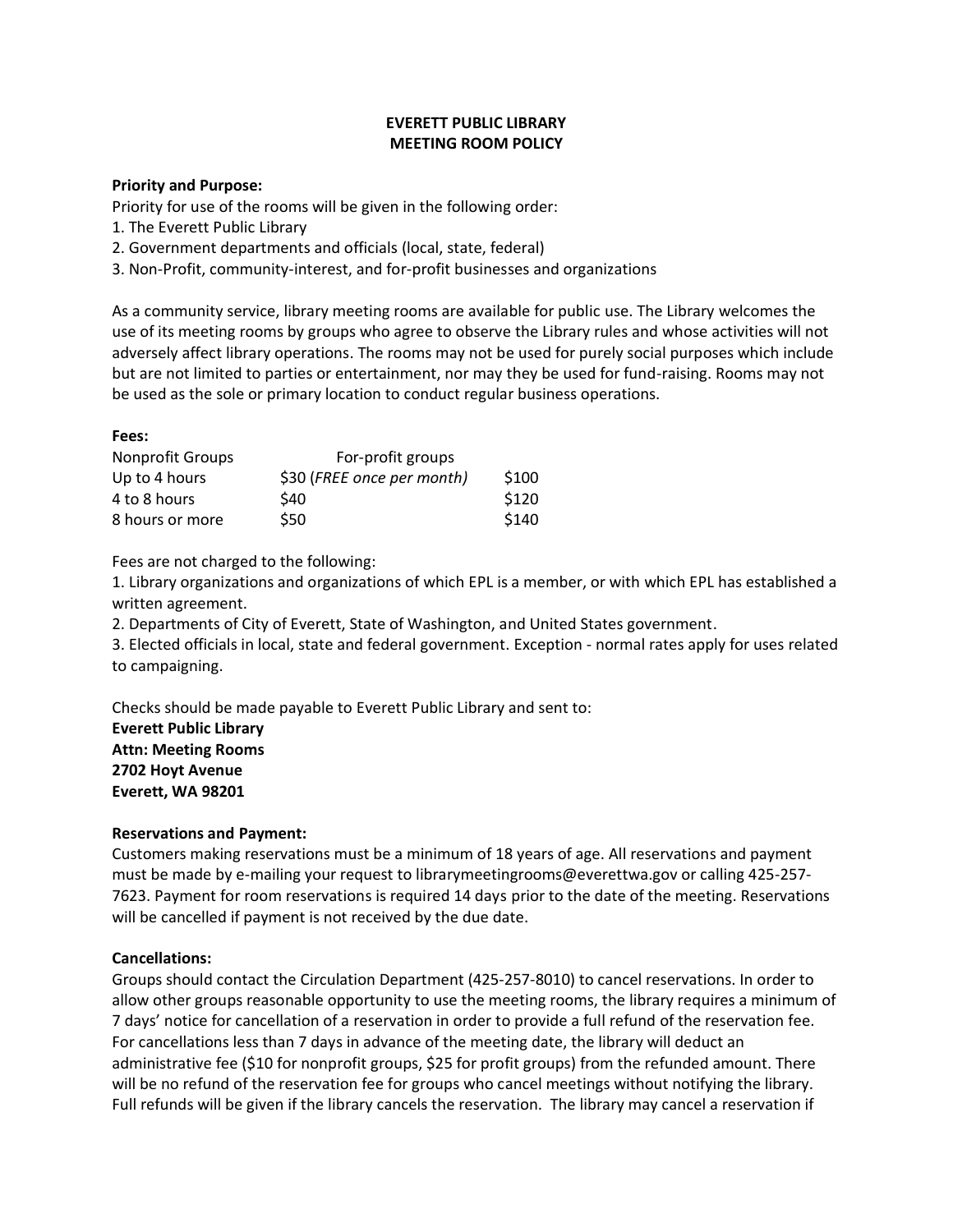the library is closed or needs the meeting room for a library function, if the meeting room becomes unavailable due to adverse weather, power failure, building renovation or construction, or for any other similar reason. Every effort will be made to guarantee a reservation.

#### **Regulations:**

Gatherings shall be open to the public. On occasion, EPL or Friends of the Everett Public Library may hold special ticketed events before or after public hours. This may be in partnership with other organizations, only through a written agreement.

Rooms may be reserved for times beginning at the scheduled library opening through 15 minutes before library closing. Rooms will be available only during the time reserved. Any set-up or take-down time for which the room will be needed immediately before or after a meeting must be included in the reservation. Library staff is not responsible for setting up the room. All members of the organization and audience attending a meeting must leave the room at the end of the reserved period and leave the building by library closing time. The rooms must be left in the same condition as found at the beginning of the meeting. Janitorial service is not available during the meetings. Containers are available for trash.

Use of a library meeting room is at the user's own risk. The user is responsible and liable for all injuries or damage to property resulting from or relating to the user's or its attendees' use of the meeting room.

There will be no collection of admission fees, sales of products or services, nor other direct fund raising activities. The Library may allow admission charges and/or the sale of products by any entity presenting a program sponsored by or in cooperation with the Library, through written agreement with EPL.

Approaching library users for the purpose of encouraging participation in the group's activities is prohibited.

At least one adult 18 years of age or older must be present at all times.

Permission to use the meeting room does not constitute nor imply a statement of support by the library, or Board of Library Trustees for the organization or for the content of the meeting.

Any publicity, (e.g. brochures, flyers, radio, TV announcements) must carry the name and telephone number of the organization sponsoring the meeting. The library may not be identified or implied as a sponsor. The library phone number may not be used as a contact number. The contact information (name, telephone, etc.) used to reserve a meeting room may be given by the library to individuals inquiring about the organization sponsoring the meeting. A sign advertising the meeting may be hung on the library bulletin board. No publicity is allowed on library property outside of the building. No groups shall use the library as a mailing address.

No exhibits, maps, charts, posters, etc., may be hung on the walls without the permission of the librarian in charge on-site.

A standard number of chairs is provided based on room capacity. A minimum of three tables is available in each meeting room. No additional furniture or equipment is guaranteed. Organizations must provide their own audiovisual equipment. The library is not liable for damage or theft of any equipment, materials or personal belongings.